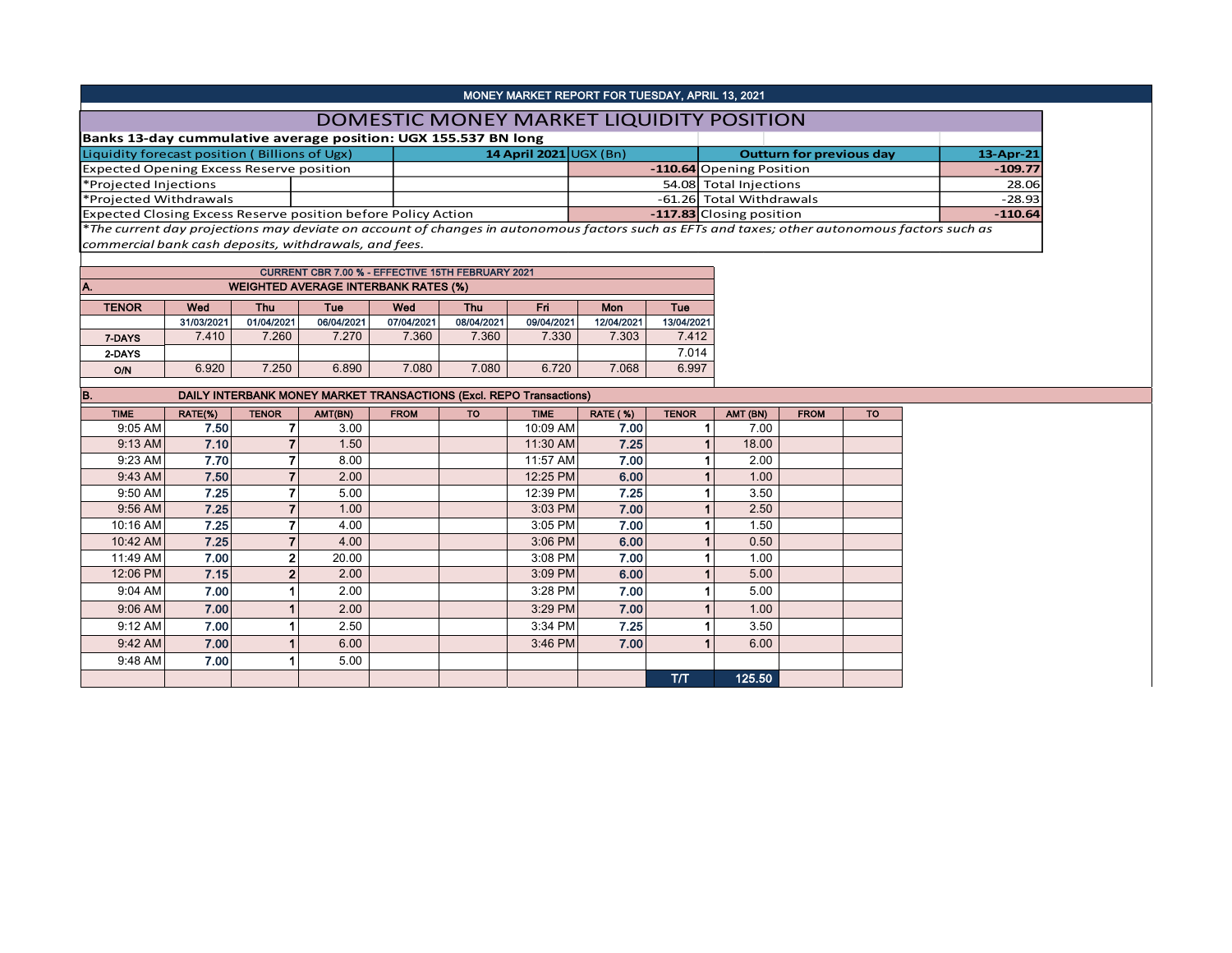| $\overline{c}$ .                                                                      | <b>CBR AND THE 7- DAY WAR INTERBANK RATES</b>                                                                                             |                                       |                                                                            |                                       |                            |                                                |                |                |                 |                |  |  |  |
|---------------------------------------------------------------------------------------|-------------------------------------------------------------------------------------------------------------------------------------------|---------------------------------------|----------------------------------------------------------------------------|---------------------------------------|----------------------------|------------------------------------------------|----------------|----------------|-----------------|----------------|--|--|--|
|                                                                                       |                                                                                                                                           |                                       |                                                                            |                                       |                            |                                                |                |                |                 |                |  |  |  |
| 9.000                                                                                 |                                                                                                                                           |                                       |                                                                            |                                       |                            |                                                |                |                |                 |                |  |  |  |
| 8.000                                                                                 |                                                                                                                                           |                                       |                                                                            |                                       |                            |                                                |                |                |                 |                |  |  |  |
|                                                                                       |                                                                                                                                           |                                       |                                                                            |                                       |                            |                                                |                |                |                 |                |  |  |  |
| 7.000                                                                                 |                                                                                                                                           |                                       |                                                                            |                                       |                            |                                                |                |                |                 |                |  |  |  |
| 6.000                                                                                 |                                                                                                                                           |                                       |                                                                            |                                       |                            |                                                |                |                |                 |                |  |  |  |
| 5.000                                                                                 |                                                                                                                                           |                                       |                                                                            |                                       |                            |                                                |                |                |                 |                |  |  |  |
|                                                                                       |                                                                                                                                           |                                       |                                                                            |                                       |                            |                                                |                |                |                 |                |  |  |  |
| 4.000                                                                                 |                                                                                                                                           |                                       |                                                                            |                                       |                            |                                                |                |                |                 |                |  |  |  |
|                                                                                       | 08/04/2021 09/04/2021 12/04/2021 13/04/2022<br>25/03/2021 26/03/2021<br>29/03/2021 30/03/2021 31/03/2021 01/04/2021 06/04/2021 07/04/2021 |                                       |                                                                            |                                       |                            |                                                |                |                |                 |                |  |  |  |
|                                                                                       |                                                                                                                                           |                                       | -7-day WAR                                                                 | -CBR rate                             | -Upper bound               |                                                | -Lower bound   |                | • Overnight WAR |                |  |  |  |
| D.                                                                                    |                                                                                                                                           |                                       | MONETARY POLICY OPERATIONS MATURITIES PROFILE: (15 APR 2021 - 27 MAY 2021) |                                       |                            |                                                |                |                |                 |                |  |  |  |
| <b>DATE</b>                                                                           | <b>THUR</b>                                                                                                                               | <b>THUR</b>                           | <b>THUR</b>                                                                | <b>THUR</b>                           | <b>THUR</b>                | <b>TOTAL</b>                                   |                |                |                 |                |  |  |  |
| <b>REPO</b>                                                                           | 15-Apr-21<br>1,277.51                                                                                                                     | 22-Apr-21<br>$\overline{\phantom{a}}$ | 29-Apr-21<br>$\overline{\phantom{a}}$                                      | 06-May-21<br>$\overline{\phantom{a}}$ | 27-May-21<br>$\sim$        | 1,277.51                                       |                |                |                 |                |  |  |  |
| <b>REV REPO</b>                                                                       | $\sim$                                                                                                                                    | $\sim$                                | $\sim$                                                                     | $\sim$                                | $\sim$                     | $\sim$                                         |                |                |                 |                |  |  |  |
| <b>DEPO AUCT</b>                                                                      | 87.30                                                                                                                                     | 154.90                                | 76.10                                                                      | 20.00                                 | 21.10                      | 359.40                                         |                |                |                 |                |  |  |  |
| <b>TOTALS</b>                                                                         | 1,364.81                                                                                                                                  | 154.90                                | 76.10                                                                      | 20.00                                 | 21.10                      | 1,636.91                                       |                |                |                 |                |  |  |  |
| Total O/S Deposit Auction balances held by BOU up to 04 JUNE 2021: UGX 483 BN         |                                                                                                                                           |                                       |                                                                            |                                       |                            |                                                |                |                |                 |                |  |  |  |
| Total O/S Repo, Reverse Repo & Deposit Auction balances held by BOU: UGX 1,759 BN     |                                                                                                                                           |                                       |                                                                            |                                       |                            |                                                |                |                |                 |                |  |  |  |
| (Ei) STOCK OF TREASURY SECURITIES                                                     |                                                                                                                                           |                                       |                                                                            |                                       | <b>Eii</b>                 | <b>MONETARY POLICY MARKET OPERATIONS</b>       |                |                |                 |                |  |  |  |
|                                                                                       | LAST TBIILS ISSUE DATE: 8-MAR-2021                                                                                                        |                                       |                                                                            |                                       |                            | (VERTICAL REPOS, REV-REPOS & DEPOSIT AUCTIONS) |                |                |                 |                |  |  |  |
| On-the-run O/S T-BILL STOCKs (Bns-UGX)                                                |                                                                                                                                           |                                       | 6,009.19                                                                   | 14/04/2021                            | OMO                        | <b>ISSUE DATE</b>                              | <b>AMOUNT</b>  | <b>WAR</b>     | <b>RANGE</b>    | <b>TENOR</b>   |  |  |  |
| On-the-run O/S T-BONDSTOCKs(Bns-UGX)                                                  |                                                                                                                                           |                                       | 18,583.56                                                                  | 14/04/2021 REPO                       |                            | 15-Mar                                         | 203.50         | 7.000          |                 | 3              |  |  |  |
| TOTAL TBILL & TBOND STOCK- UGX                                                        |                                                                                                                                           |                                       | 24.592.76                                                                  |                                       | <b>DAUT</b><br><b>DAUT</b> | 18-Mar<br>18-Mar                               | 25.06<br>11.96 | 7.330<br>7.558 |                 | 28<br>56       |  |  |  |
| O/S=Outstanding<br><b>MATURITY</b>                                                    | TOTAL STOCK YTM (%)                                                                                                                       |                                       | <b>CHANGE IN</b>                                                           |                                       | <b>REPO</b>                | 18-Mar                                         | 550.00         | 7.000          |                 | $\overline{7}$ |  |  |  |
|                                                                                       | (BN UGX)                                                                                                                                  | AT CUT OFF*                           | YTM (+/-)                                                                  |                                       | <b>DAUT</b>                | 25-Mar                                         | 45.05          | 7.306          |                 | 28             |  |  |  |
| 91                                                                                    | 74.93                                                                                                                                     | 7.011                                 | 0.021                                                                      |                                       | <b>DAUT</b>                | 25-Mar                                         | 14.43          | 7.541          |                 | 56             |  |  |  |
| 182                                                                                   | 422.63                                                                                                                                    | 9.999                                 | $-0.073$                                                                   |                                       | <b>REPO</b>                | 25-Mar                                         | 340.00         | 7.000          |                 | $\overline{7}$ |  |  |  |
| 364                                                                                   | 5,511.63                                                                                                                                  | 11.851                                | 0.301                                                                      |                                       | <b>REPO</b>                | 29-Mar                                         | 561.50         | 7.000          |                 | 3              |  |  |  |
| 2YR                                                                                   | $\overline{\phantom{a}}$                                                                                                                  | 13.550                                | $-1.700$                                                                   |                                       | <b>REPO</b>                | 30-Mar                                         | 97.50          | 7.000          |                 | $\overline{2}$ |  |  |  |
| 3YR                                                                                   | $\sim$                                                                                                                                    | 13.977                                | $-1.973$                                                                   |                                       | <b>REPO</b>                | 31-Mar                                         | 248.50         | 7.000          |                 | $\overline{1}$ |  |  |  |
| 5YR                                                                                   | 1,871.05                                                                                                                                  | 16.500                                | 1.600                                                                      |                                       | <b>DAUT</b>                | 01-Apr                                         | 16.90          | 7.333          |                 | 28             |  |  |  |
| 10YR                                                                                  | 8,547.22                                                                                                                                  | 15.970                                | $-0.030$                                                                   |                                       | <b>DAUT</b>                | 01-Apr                                         | 20.86          | 7.536          |                 | 56             |  |  |  |
| <b>15YR</b>                                                                           | 7,147.58                                                                                                                                  | 16.100                                | $-0.400$                                                                   |                                       | <b>REPO</b>                | 01-Apr                                         | 803.00         | 7.000          |                 | $\overline{7}$ |  |  |  |
| <b>20YR</b>                                                                           | 1,017.70                                                                                                                                  | 16.990                                | $-0.510$                                                                   |                                       | <b>REPO</b>                | 06-Apr                                         | 324.50         | 7.000          |                 | $\overline{2}$ |  |  |  |
| Cut OFF is the lowest price/ highest yield that satisfies the auction awarded amount. |                                                                                                                                           |                                       |                                                                            |                                       | <b>DAUT</b><br><b>DAUT</b> | 08-Apr<br>08-Apr                               | 19.89<br>95.89 | 7.318<br>7.428 |                 | 28<br>57       |  |  |  |
|                                                                                       |                                                                                                                                           |                                       |                                                                            |                                       | <b>REPO</b>                | 08-Apr                                         | 923.00         | 7.000          |                 | $\overline{7}$ |  |  |  |
|                                                                                       |                                                                                                                                           |                                       |                                                                            |                                       | <b>REPO</b>                | 09-Apr                                         | 115.00         | 7.000          |                 | 6              |  |  |  |
|                                                                                       |                                                                                                                                           |                                       |                                                                            |                                       | <b>REPO</b>                | 12-Apr                                         | 238.00         | 7.000          |                 | 3              |  |  |  |
|                                                                                       |                                                                                                                                           |                                       |                                                                            |                                       | WAR-Weighted Average Rate  |                                                |                |                |                 |                |  |  |  |